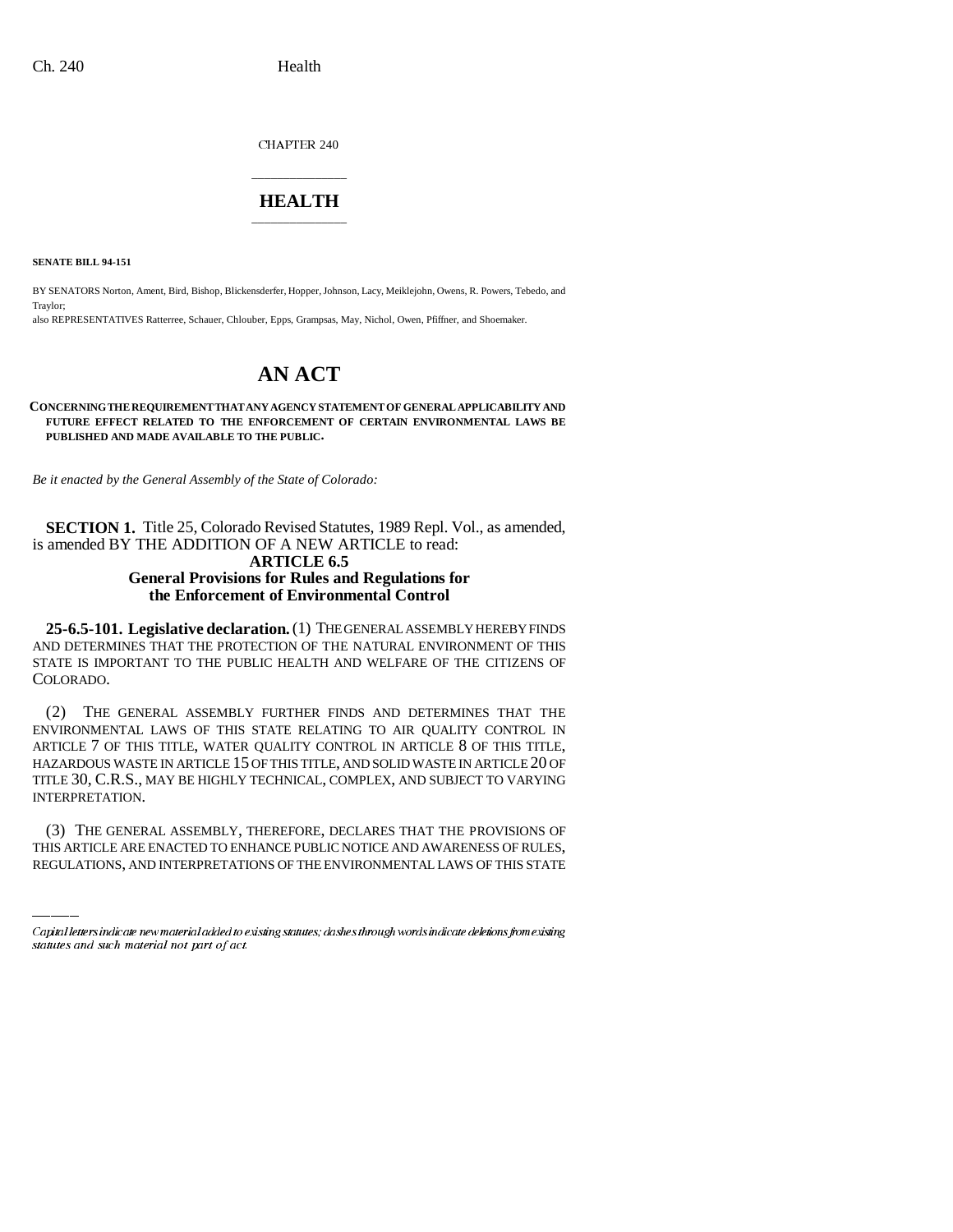AND TO ENSURE PUBLIC CONFIDENCE IN THE FAIRNESS OF THE ENFORCEMENT OF ANY AGENCY REQUIREMENTS.

**25-6.5-102. Requirements for environmental rules - publication.** (1) ALL AGENCY POLICIES AND GUIDANCE, INCLUDING ANY AMENDMENTS OR REVISIONS THERETO, RELATING TO THE IMPLEMENTATION, ADMINISTRATION, AND ENFORCEMENT OF ARTICLE 7, 8, 11, 15, OR 18 OF THIS TITLE OR ARTICLE 20 OF TITLE 30, C.R.S., EXCEPT FOR POLICIES RELATING TO PERSONNEL OR OTHER INTERNAL ADMINISTRATIVE MATTERS NOT DIRECTLY RELATED TO ENFORCEABLE REQUIREMENTS UNDER SUCH ARTICLES, SHALL BE REDUCED TO WRITING AND PUBLISHED. THREE COPIES SHALL BE FILED WITH THE STATE LIBRARIAN FOR THE STATE PUBLICATIONS DEPOSITORY AND DISTRIBUTION CENTER. COPIES OF EACH SUCH POLICY OR GUIDANCE ISSUED UNDER ARTICLE 7, 8, 11, 15, OR 18 OF THIS TITLE OR ARTICLE 20 OF TITLE 30, C.R.S., SHALL BE MADE AVAILABLE TO THE PUBLIC UPON REQUEST. INTERPRETIVE RULES ISSUED UNDER ARTICLE 15 OF THIS TITLE SHALL ALSO BE MADE AVAILABLE TO THE PUBLIC UPON REQUEST. EACH AFFECTED AGENCY SHALL MAINTAIN AND MAKE AVAILABLE TO THE PUBLIC A CURRENT INDEX OF ALL SUCH POLICIES, GUIDANCE, AND INTERPRETIVE RULES IN EFFECT. COPIES OF ANY POLICY, GUIDANCE, INTERPRETIVE RULE, OR INDEX SHALL BE PROVIDED TO THE PUBLIC AT COST.

(2) NO POLICY OR GUIDANCE REFERRED TO IN SUBSECTION (1) OF THIS SECTION SHALL HAVE THE FORCE AND EFFECT OF A RULE UNLESS IT HAS BEEN PROMULGATED BY THE RELEVANT COMMISSION PURSUANT TO THE PROVISIONS OF THE "STATE ADMINISTRATIVE PROCEDURE ACT", ARTICLE 4 OF TITLE 24,C.R.S., AND APPLICABLE PROVISIONS OF ARTICLE 7, 8, 11, 15, OR 18 OF THIS TITLE OR ARTICLE 20 OF TITLE 30, C.R.S., PERTAINING TO RULE-MAKING PROCEDURES OR AUTHORIZING THE PROMULGATION OF RULES, AND MADE AVAILABLE TO THE PUBLIC IN ACCORDANCE WITH SECTION 24-4-103, C.R.S.

(3) (a) ANY POLICY OR GUIDANCE, INCLUDING ANY AMENDMENTS OR REVISIONS THERETO, MAY BE BROUGHT TO THE ATTENTION OF THE RELEVANT DIVISION DIRECTOR AND THEREAFTER MAY BE BROUGHT TO THE RELEVANT COMMISSION FOR REVIEW. THE REVIEW SHALL DETERMINE WHETHER SUCH POLICY OR GUIDANCE IS WITHIN THE STATUTORY AUTHORITY OF THE RELEVANT AGENCY, IS CONSISTENT WITH APPLICABLE STATUTES AND ANY APPLICABLE REGULATIONS, INCLUDING THE PROVISIONS OF SUBSECTION (1) OF THIS SECTION, AND IS APPROPRIATE FOR THE RELEVANT COMMISSION TO UNDERTAKE RULE-MAKING WITH RESPECT TO THE SUBJECT MATTER OF THE POLICY OR GUIDANCE AND SHALL CONSIDER OTHER QUESTIONS WITHIN THE SCOPE OF THE RELEVANT COMMISSION'S AUTHORITY RELATED TO SUCH POLICY OR GUIDANCE.

(b) FOLLOWING SUCH REVIEW, THE COMMISSION SHALL TAKE ACTION OR, IF APPROPRIATE, REFER THE MATTER TO THE RELEVANT DIVISION DIRECTOR TO TAKE ACTION WITHIN A SPECIFIED PERIOD OF TIME IN ACCORDANCE WITH ITS DETERMINATION.

(4) ANY OBLIGATION TO SUBMIT PAYMENT OF ANY MONETARY PENALTY ARISING FROM AN ENFORCEMENT ACTION THAT CONCERNS A MATTER UNDER REVIEW BY THE RELEVANT COMMISSION SHALL BE STAYED UNTIL THE RELEVANT COMMISSION COMPLETES ITS REVIEW.